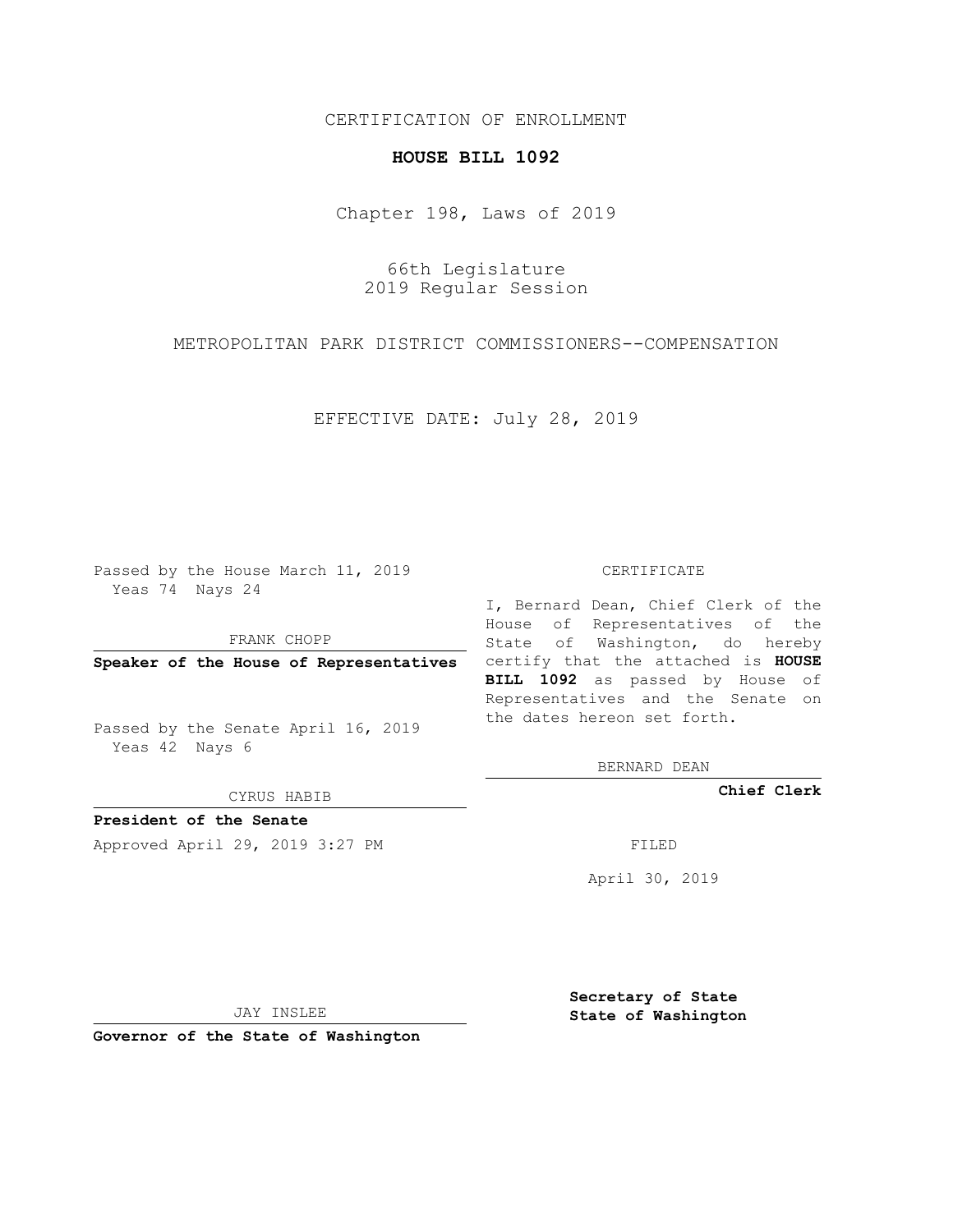Passed Legislature - 2019 Regular Session

**State of Washington 66th Legislature 2019 Regular Session**

**By** Representatives Fey and Jinkins

Prefiled 01/09/19. Read first time 01/14/19. Referred to Committee on Local Government.

1 AN ACT Relating to the compensation of commissioners of certain 2 metropolitan park districts; and amending RCW 35.61.150.

3 BE IT ENACTED BY THE LEGISLATURE OF THE STATE OF WASHINGTON:

4 **Sec. 1.** RCW 35.61.150 and 2007 c 469 s 1 are each amended to 5 read as follows:

 (1) Metropolitan park commissioners selected by election according to RCW 35.61.050(2) shall perform their duties and may provide, by resolution passed by the commissioners, for the payment 9 of compensation to each of its commissioners at a rate  $((\theta \pm))$  up to 10 ((ninety dollars)) the daily compensation maximum amount provided in subsection (3) of this section for each day or portion of a day spent in actual attendance at official meetings or in performance of other official services or duties on behalf of the district. However, the 14 compensation for each commissioner must not exceed ((eight thousand 15 six hundred forty dollars)) the annual compensation maximum amount provided in subsection (3) of this section per year.

 (2) Any commissioner may waive all or any portion of his or her compensation payable under this section as to any month or months during his or her term of office, by a written waiver filed with the 20 clerk of the board. The waiver, to be effective, must be filed any time after the commissioner's election and prior to the date on which